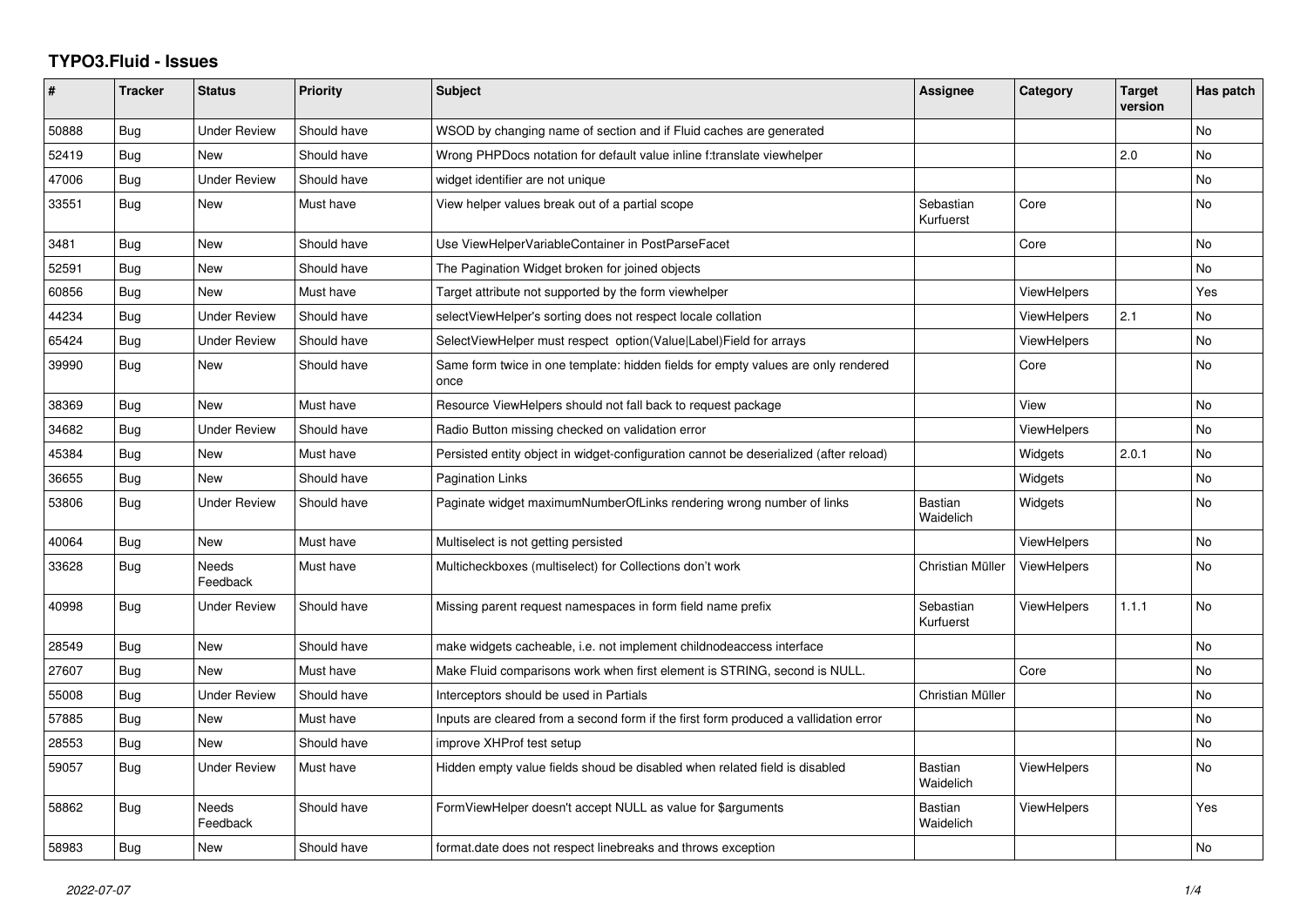| #     | <b>Tracker</b> | <b>Status</b>            | <b>Priority</b> | <b>Subject</b>                                                                                              | <b>Assignee</b>             | Category    | <b>Target</b><br>version | Has patch |
|-------|----------------|--------------------------|-----------------|-------------------------------------------------------------------------------------------------------------|-----------------------------|-------------|--------------------------|-----------|
| 8648  | Bug            | New                      | Should have     | format.crop ViewHelper should support all features of the crop stdWrap function                             |                             | ViewHelpers |                          | No        |
| 49038 | Bug            | New                      | Must have       | form.select does not select the first item if prependOptionValue is used                                    |                             |             |                          | No        |
| 37619 | Bug            | New                      | Should have     | Fatal Error when using variable in name attribute of Section ViewHelper                                     |                             | ViewHelpers |                          | No        |
| 58921 | Bug            | New                      | Should have     | f:form.* VHs crash if NOT inside f:form but followed by f:form                                              |                             |             |                          | No        |
| 49600 | Bug            | New                      | Should have     | f:form tag shown as a HTML on frontend                                                                      |                             | ViewHelpers |                          | No        |
| 52536 | Bug            | <b>Under Review</b>      | Should have     | Errorclass not set if no property-attribute set                                                             |                             |             |                          |           |
| 13045 | Bug            | New                      | Should have     | Entity decode of strings are different between if-conditions and output of variable                         |                             |             |                          |           |
| 46289 | <b>Bug</b>     | <b>Needs</b><br>Feedback | Should have     | Enable Escaping Interceptor in XML request format                                                           |                             | View        | 2.0.1                    | No        |
| 54284 | Bug            | New                      | Should have     | Default Option for Switch/Case VH                                                                           |                             | ViewHelpers |                          | No.       |
| 30937 | Bug            | New                      | Should have     | CropViewHelper stringToTruncate can't be supplied so it can't be easily extended                            |                             | ViewHelpers |                          | Yes       |
| 36662 | Bug            | Needs<br>Feedback        | Should have     | Checked state isn't always correct when property is collection                                              | Kevin Ulrich<br>Moschallski | ViewHelpers | 1.1.1                    | No        |
| 12863 | Bug            | New                      | Should have     | Attributes of a viewhelper can't contain a '-'                                                              | Sebastian<br>Kurfuerst      | Core        |                          | No        |
| 51239 | Bug            | <b>Under Review</b>      | Must have       | AbstractViewHelper use incorrect method signature for "\$this->systemLogger->log()"                         | Adrian Föder                | Core        |                          | Yes       |
| 28552 | Bug            | New                      | Should have     | (v5) write ViewHelper test for compiled run; adjust functional test to do two passes<br>(uncached & cached) |                             |             |                          | No        |
| 28550 | Bug            | New                      | Should have     | (v4) make widgets cacheable, i.e. not implement childnodeaccess interface                                   |                             |             |                          | No        |
| 28554 | Bug            | <b>New</b>               | Should have     | (v4) implement feature flag to disable caching                                                              |                             |             |                          | No        |
| 28551 | <b>Bug</b>     | Accepted                 | Should have     | (v4) backport VHTest                                                                                        | Sebastian<br>Kurfuerst      |             |                          | No        |
| 51277 | Feature        | New                      | Should have     | ViewHelper context should be aware of actual file occurrence                                                |                             |             |                          | No        |
| 9514  | Feature        | New                      | Should have     | Support explicit Array Arguments for ViewHelpers                                                            |                             |             |                          |           |
| 49756 | Feature        | <b>Under Review</b>      | Should have     | Select values by array key in checkbox viewhelper                                                           |                             |             |                          | No        |
| 8989  | Feature        | Needs<br>Feedback        | Could have      | Search path for fluid template files                                                                        |                             | View        |                          | No        |
| 33215 | Feature        | New                      | Should have     | RFC: Dynamic values in ObjectAccess paths                                                                   |                             |             |                          | No        |
| 39936 | Feature        | New                      | Should have     | registerTagAttribute should handle default values                                                           |                             | ViewHelpers |                          | No        |
| 60271 | Feature        | New                      | Should have     | Paginate viewhelper, should also support arrays                                                             |                             |             |                          | No        |
| 5933  | Feature        | Accepted                 | Should have     | Optional section rendering                                                                                  | Sebastian<br>Kurfuerst      | ViewHelpers |                          | No        |
| 36559 | Feature        | New                      | Could have      | New widget progress bar                                                                                     |                             |             |                          | Yes       |
| 42397 | Feature        | New                      | Should have     | Missing viewhelper for general links                                                                        |                             |             |                          | No        |
| 30555 | Feature        | New                      | Could have      | Make TagBuilder more extensible                                                                             |                             | Core        |                          | No        |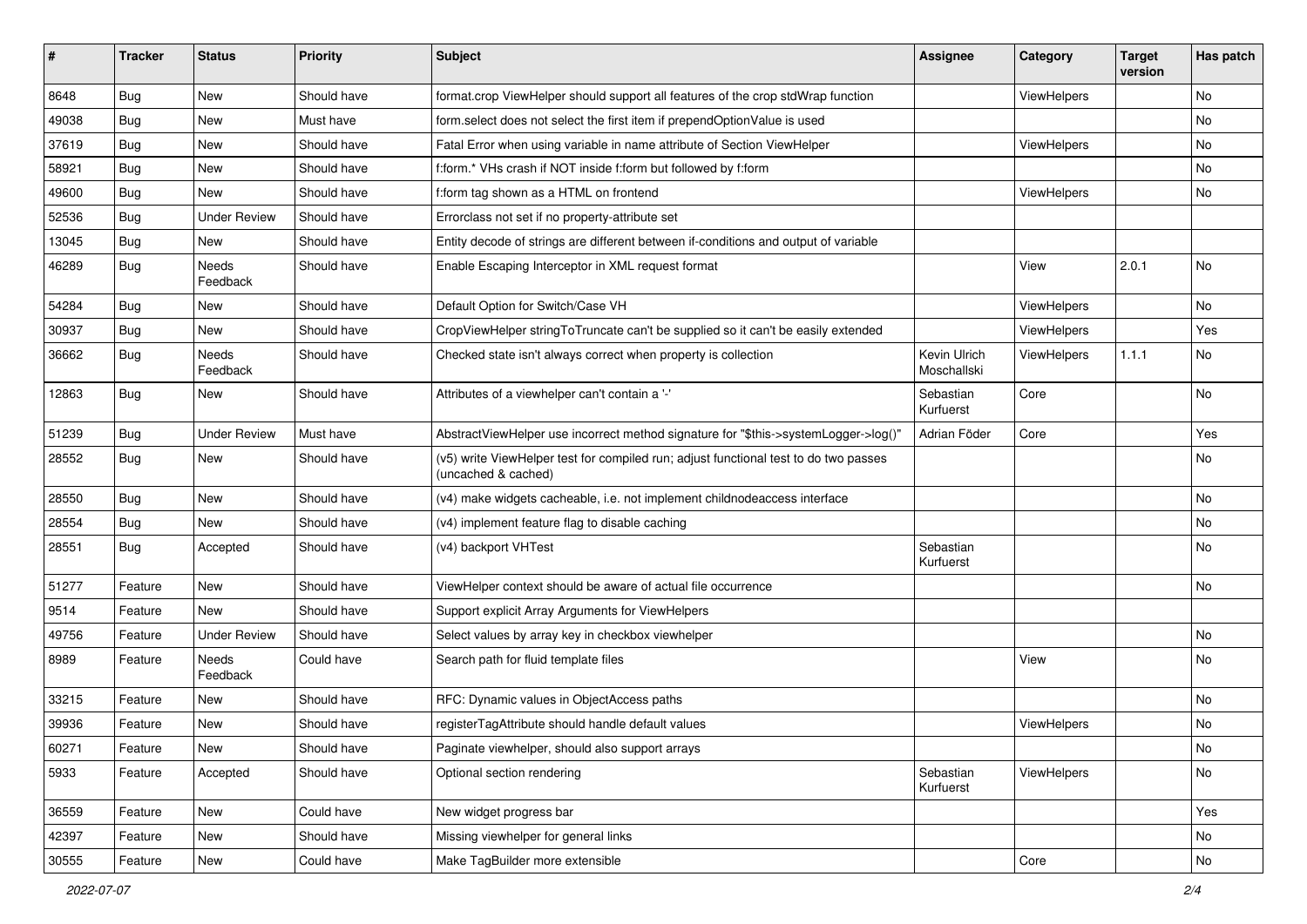| ∦     | <b>Tracker</b> | <b>Status</b>            | <b>Priority</b> | <b>Subject</b>                                                                                         | <b>Assignee</b>        | Category    | <b>Target</b><br>version | Has patch |
|-------|----------------|--------------------------|-----------------|--------------------------------------------------------------------------------------------------------|------------------------|-------------|--------------------------|-----------|
| 33394 | Feature        | <b>Needs</b><br>Feedback | Should have     | Logical expression parser for BooleanNode                                                              | <b>Tobias Liebig</b>   | Core        |                          | No        |
| 51100 | Feature        | New                      | Must have       | Links with absolute URI should have the option of URI Scheme                                           |                        | ViewHelpers |                          | No        |
| 37095 | Feature        | New                      | Should have     | It should be possible to set a different template on a Fluid TemplateView inside an<br>action          | Christopher<br>Hlubek  |             |                          | No        |
| 4704  | Feature        | <b>New</b>               | Should have     | Improve parsing exception messages                                                                     |                        | Core        |                          |           |
| 9005  | Feature        | Accepted                 | Could have      | Fluid Template Analyzer (FTA)                                                                          | Sebastian<br>Kurfuerst |             |                          |           |
| 10472 | Feature        | <b>New</b>               | Could have      | Fluid Standalone distribution                                                                          |                        | Core        |                          | No        |
| 31955 | Feature        | New                      | Should have     | f:uri.widget                                                                                           |                        | Widgets     |                          | No        |
| 62346 | Feature        | New                      | Could have      | f:comment should have high precende                                                                    |                        | Core        | 3.x                      | No        |
| 45153 | Feature        | New                      | Should have     | f:be.menus.actionMenuItem - Detection of the current select option is insufficient                     |                        |             |                          | No        |
| 45345 | Feature        | Needs<br>Feedback        | Should have     | Easy to use comments for fluid that won't show in output                                               |                        |             |                          |           |
| 1907  | Feature        | New                      | Could have      | Default values for view helpers based on context                                                       |                        | Core        |                          |           |
| 3725  | Feature        | New                      | Could have      | <b>CSS Engine</b>                                                                                      | Christian Müller       | ViewHelpers |                          | No.       |
| 52640 | Feature        | <b>Under Review</b>      | Should have     | Create an UnlessViewHelper as opposite to the IfViewHelper                                             | Marc Neuhaus           |             |                          | No        |
| 7608  | Feature        | New                      | Could have      | Configurable shorthand/object accessor delimiters                                                      |                        | Core        |                          | Yes       |
| 38130 | Feature        | New                      | Should have     | Checkboxes and multiple select fields should have an assignable default value                          |                        |             |                          | No        |
| 60181 | Feature        | <b>New</b>               | Could have      | Caching mechanism for Fluid Views/Templates                                                            |                        | View        |                          | <b>No</b> |
| 3291  | Feature        | Needs<br>Feedback        | Should have     | Cacheable viewhelpers                                                                                  |                        |             |                          | No        |
| 46545 | Feature        | New                      | Should have     | Better support for arrays in options of SelectViewHelper                                               |                        |             |                          | No        |
| 48355 | Feature        | New                      | Could have      | Assign output of viewhelper to template variable for further processing.                               |                        |             |                          |           |
| 36410 | Feature        | New                      | Should have     | Allow templates to send arguments back to layout                                                       |                        | ViewHelpers |                          | No        |
| 43346 | Feature        | <b>Under Review</b>      | Should have     | Allow property mapping configuration via template                                                      | Karsten<br>Dambekalns  | ViewHelpers | 2.1                      | No.       |
| 40081 | Feature        | New                      | Should have     | Allow assigned variables as keys in arrays                                                             |                        |             |                          | <b>No</b> |
| 60003 | Feature        | New                      | Should have     | Add required-Attribute to f:form.password                                                              |                        | ViewHelpers |                          | No        |
| 46257 | Feature        | <b>Under Review</b>      | Should have     | Add escape sequence support for Fluid                                                                  |                        | Core        |                          | No        |
| 34309 | Task           | New                      | Could have      | Unknown ViewHelpers cause exception - should be handled more graceful                                  |                        | ViewHelpers |                          | No        |
| 10911 | Task           | New                      | Should have     | Tx_Fluid_ViewHelpers_Form_AbstractFormViewHelper->renderHiddenIdentityField<br>should be more reliable |                        | ViewHelpers |                          | No        |
| 46091 | Task           | Needs<br>Feedback        | Should have     | Show source file name and position on exceptions during parsing                                        |                        |             |                          | No        |